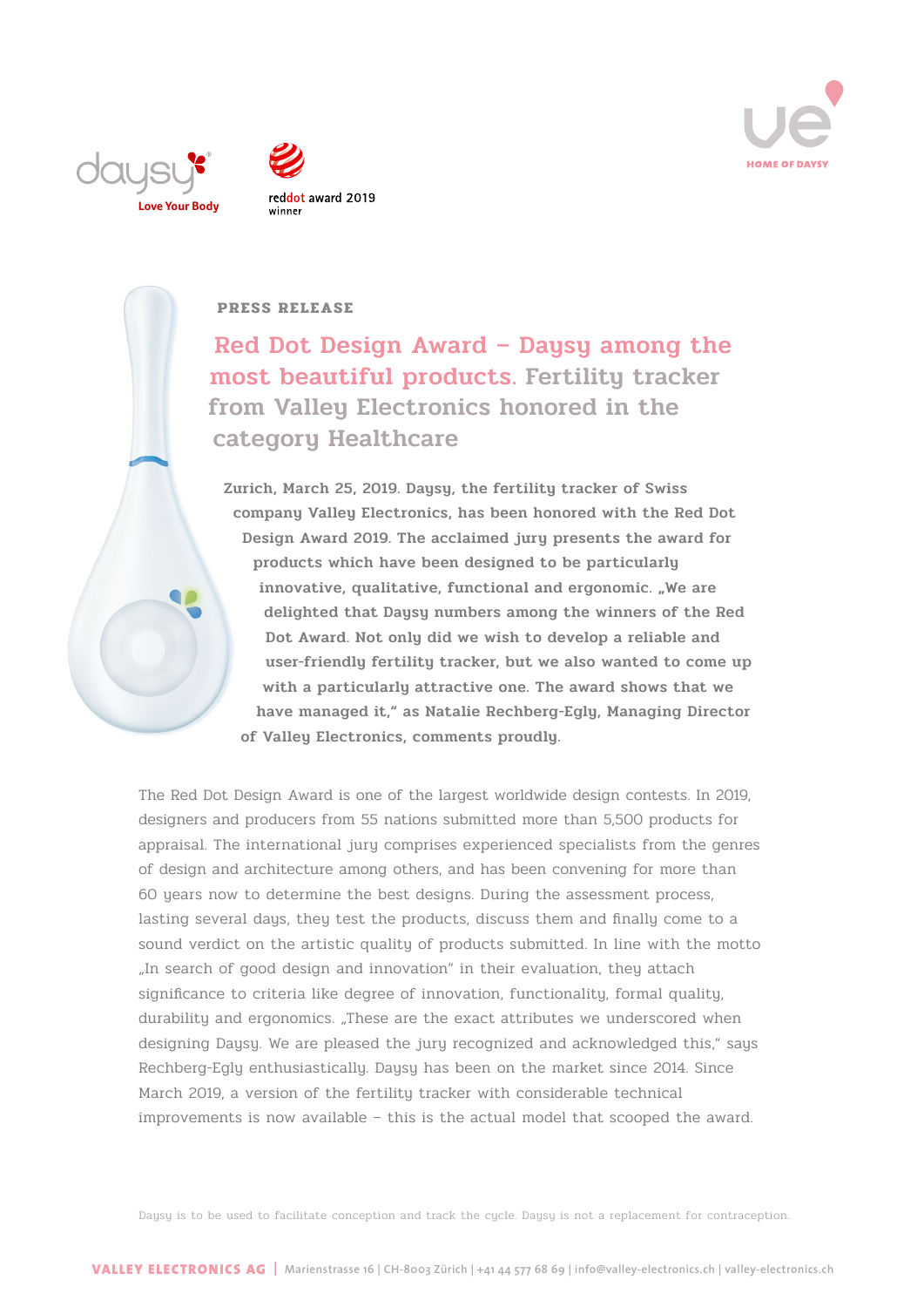"I would like to congratulate the laureates sincerely on their wonderful success. The fact that their products were able to satisfy the strict criteria of the jury bears testimony to their award-winning design quality. The laureates are thus setting key trends in the design industry and are showing where future directions may lead," said Professor Dr. Peter Zec, founder and CEO of Red Dot, in reference to the winners.

**Page 2**



The Red Dot Design Award commends products which stand out with an exceptional form and concept. Daysy is one of the prizewinners in 2019. .

The award is being officially presented on July 8, 2019, at the Red Dot Gala. Members of the international design scene will gather at the Aalto Theater in Essen. Winners of the Red Dot will receive their award certificates at the subsequent "Designers' Night" party, and Daysy will be included in the exhibition "Design on Stage" at the Red Dot Design Museum Essen, which showcases all award-winning products. Moreover, Daysy will appear in the Red Dot Design Yearbook and on the website www.red-dot.de as well as in the Red Dot Design App.

For information about ordering Daysy or questions on the product, please contact us at info@eu.daysy.me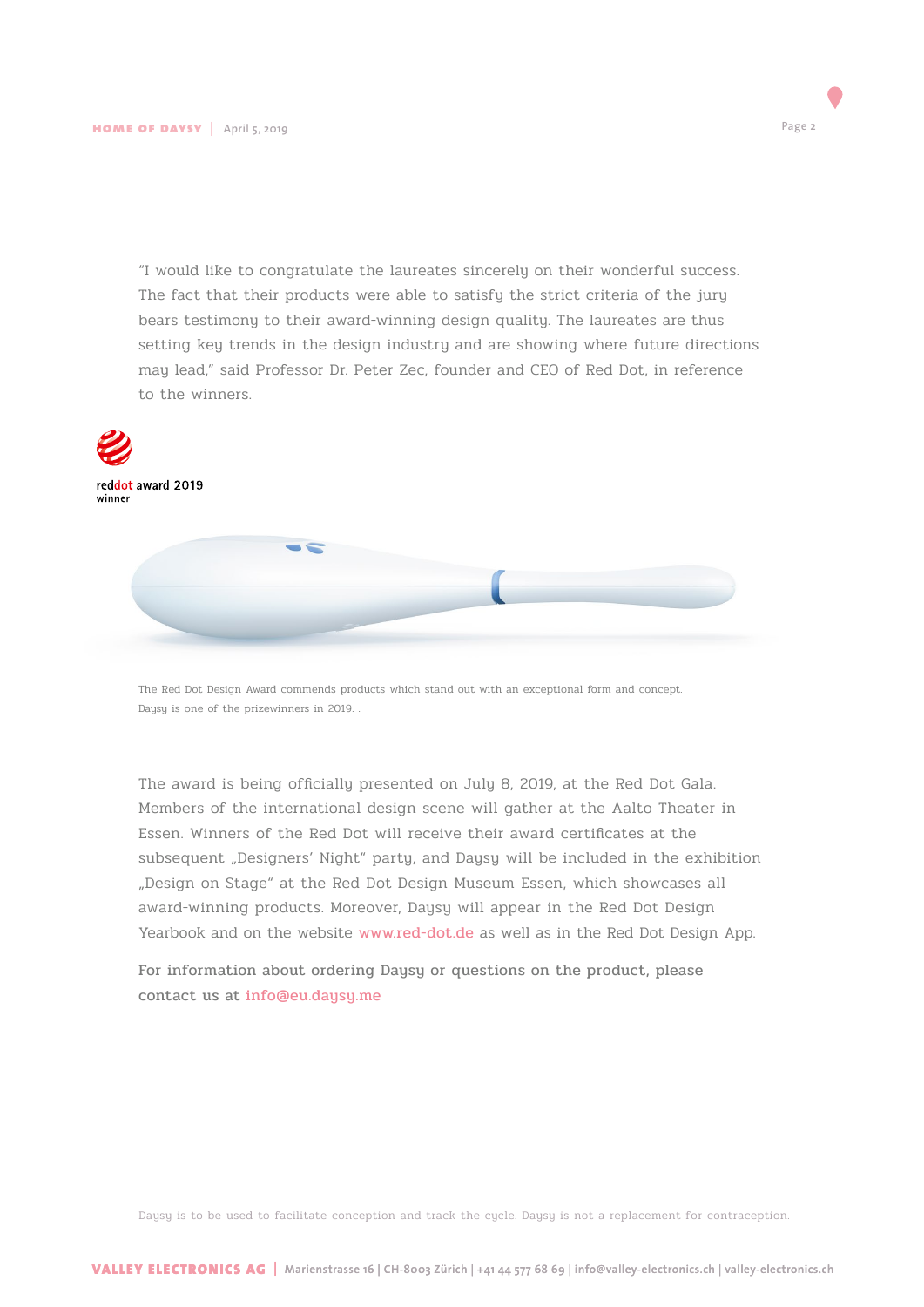

# About Daysy

As a medical device and lifestyle fertility tracker, Daysy allows women with the desire for a health-conscious lifestyle to monitor their individual menstrual cycle and determine their fertile and infertile phases in natural harmony with their body. Daysy is a reliable and scientifically supported fertility tracking method that allows women to accurately differentiate their fertile phases from their infertile phases based on a sensitive basal body temperature measurement. The method is easy and reliable.

# About Valley Electronics

Valley Electronics AG, founded in 1986 and based in Zurich, Switzerland, is an international research-based medical technology company with a long track record of developing and distributing fertility trackers. Thanks to this accumulated knowledge, Valley Electronics has been able to manufacture and bring to market reliable, precise, and user-friendly technology for natural fertility monitoring. Located in Switzerland, Germany, and the USA, Valley Electronics, together with its affiliated companies, is active in more than 40 countries.

# About the Red Dot Design Award

In order to appraise the wide scope of design in a professional manner, the Red Dot Design Award is broken down into the three distinct disciplines: the Red Dot Award: Product Design, Red Dot Award: Brands & Communication Design and Red Dot Award: Design Concept. With more than 18,000 submissions, the Red Dot Award is one of the largest design competitions in the world. In 1955, a jury convened for the first time to assess the best designs of the day. The name and brand of the award were developed in the 1990s by Red Dot CEO, Professor Dr. Peter Zec. Since then, the sought-after Red Dot is the revered international seal of outstanding design quality. The winners are presented in yearbooks, museums and online. Further information: www.red-dot.org